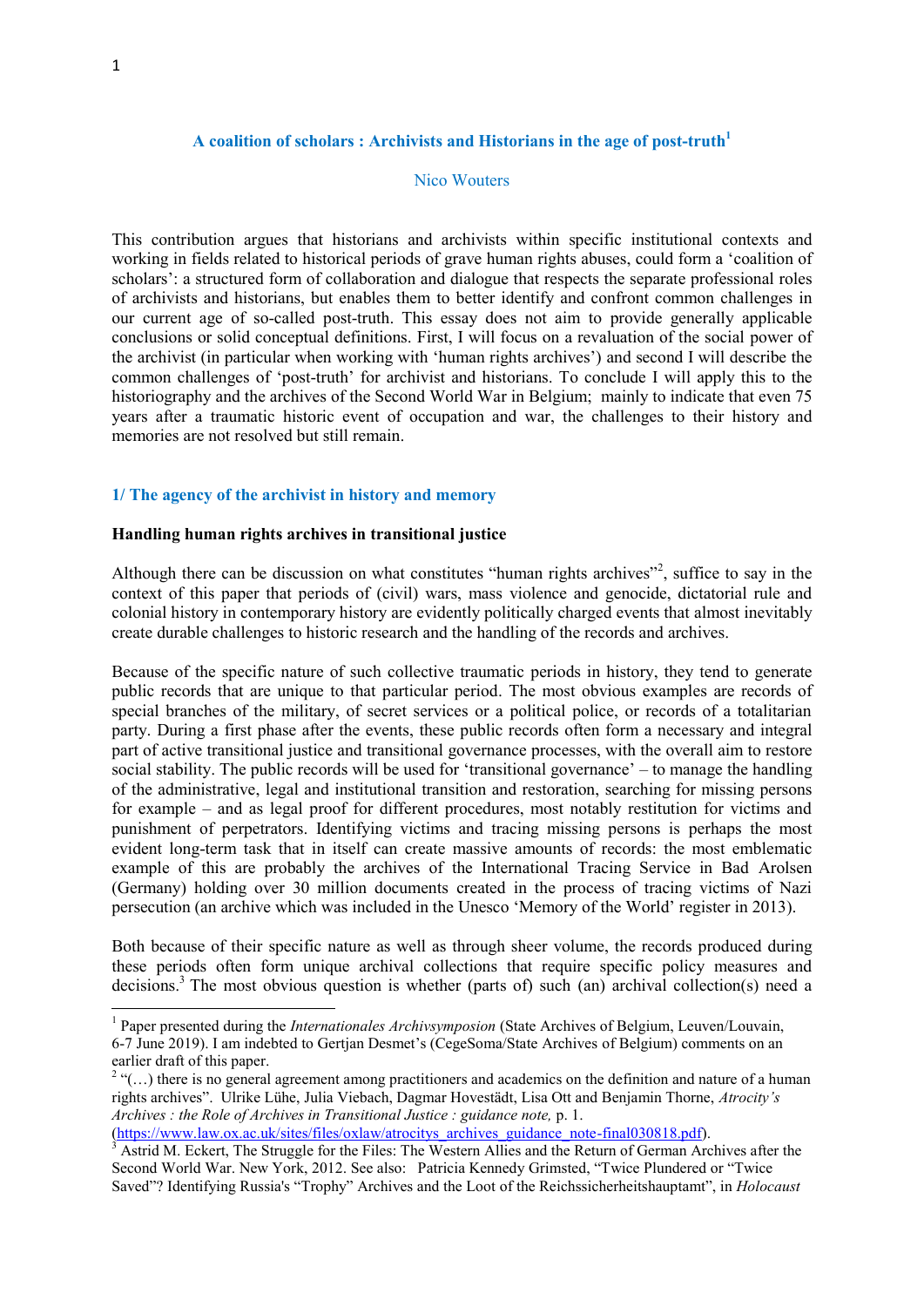1

specific set of measures or whether the "normal" national archival framework(s) applies. Because a National Archive is an intrinsic part of the state, it might in some cases not be considered the most opportune custodial institution for these records, following a period of state dictatorship or authoritarian rule. Because of these specific issues, and often the sheer volumes of records, countries sometimes opt for specific measures.<sup>4</sup> This way, countries often opt to create state sponsored institutes with specific legal status or missions and/or specific characteristics.<sup>5</sup> Such institutes often turn out to be 'hybrid institutes' in at least two senses: first in that they combine tasks that are normally carried out in separate institutes (universities, museums and heritage foundations, national archives) and second in that they sometimes hold special mandates or government assignments (lustration/vetting, gathering of legal proof) and therefore have a specific institutional relationship with the state (e.g. a board of directors appointed by the government) or employ a heterogeneous staff that – apart from archivists and historians – can also include legal experts, communication experts, administration specialists etc. Examples of such institutes created after the Second World War are the National Institute for War Documentation (created in the Netherlands in 1945), the *Institut d'Histoire du Temps Présent* (created in France in 1978 out of the fusion of several older centres) and the *Institut für Zeitgeschichte* (created as such in 1952 in West-Germany), that all came into being out of recordkeeping activities and the study of the Second World War. Examples in post-Communist contexts are the Federal Commissioner for the Stasi Records in East-Germany (created as early as 1990), the Institute of National Remembrance created in 1998 in Poland, the Nation's Memory Institute created in 2002 in Slovakia and the Institute for the Study of Totalitarian Regimes created in 2006 in the Czech Republic.<sup>6</sup> There are many other examples outside of these evident fields; just as an example I would like to point to the important project that ran between 2015 and 2019 about Rwandan archives ("Atrocity's Archives: The Remnants of Transitional Justice in Rwanda", funded by the Leverhulme Early Career Trust Fellowship and the Faculty of Law Oxford University).<sup>7</sup>

Such a 'transitional period' can obviously greatly vary in length and nature, depending on the specific context. John Torpey indicates separate phases in the 'life-cycle' of dealing with collective historic

*and Genocide Studies*, Volume 15, Issue 2, Fall 2001, pp. 191–244; Douglas Cox, "Archives & Records in Armed Conflict: International Law and the Current Debate Over Iraqi Records and Archives", in *Catholic University Law Review*, Vol. 59, No. 4, 2010; Bruce Montgomery, "Saddam Hussein's Records of Atrocity: Seizure, Removal, and Restitution", in *The American Archivist,* 2012, vol. 75, no. 2, pp. 326-370; Verne Harris, *Archives and Justice: A South African Perspective*, Chicago, 2007; Despina Syrri, "On Dealing with the Past, Transitional Justice and Archives", in *Balcanica*, nr. XXXIX, Issue Year: 2008, pp. 221-242; Kirsten Campbell, "The Laws of Memory: The ICTY, the Archive, and Transitional Justice", in *Social & Legal Studies,* vol. 22 , nr. 2, 2012, pp. 247-269; Daniela Accatino, Cath Collins, "Truth, Evidence, Truth: The Deployment of Testimony, Archives and Technical Data in Domestic Human Rights Trials", in *Journal of Human Rights Practice*, Vol. 8, nr. 1, 2016, pp. 81–100; Edward Klijn, "Archieven en de 'historische waarheid", in Ron Blom (e.a., eds.), *Macht en onmacht. De rol van archieven in oorlog en bij rechtsherstel*, Jaarboek 14 Stichting Archiefpublicaties, 's Gravenhage, 2014, pp. 29-49; Anna Robinson-Sweet, "Truth and Reconciliation:

Archivists as Reparations Activists", in *The American Archivist*, 2018, Vol. 81, no. 1, pp. 23-37.<br><sup>4</sup> "A number of countries have created special research institutes to hold the records of security services or political parties or military forces. These institutes are most likely to arise when the entities that created the archives have been implicated in human rights abuses or involved in significant traumatic events". Trudy Huskamp Peterson, "Archives, Agency and the State", in Berber Bevernage and Nico Wouters (eds.), *The Handbook of State Sponsored History after 1945*, Basingstoke/New York, 2018, pp. 139-159.

<sup>&</sup>lt;sup>5</sup> "They are distinct from general national archives in their focused mandate to keep and make available very specific bodies of archives, investigate and do academic research, and commemorate and educate the public about the historic injustices that are documented in the archives". Idem, quote p. 147.

<sup>&</sup>lt;sup>6</sup> For an interesting global overview of state sponsored institutional policies after 1945 in this regard: Lutz Raphael, "State Authority and Historical Research: Institutional Settings and Trends Since 1945", in Berber Bevernage and Nico Wouters (eds.), *The Handbook of State Sponsored History after 1945,* London, 2018, pp. 209-237

<sup>&</sup>lt;sup>7</sup> See the dedicated website (consulted 2 May 2020): [https://www.law.ox.ac.uk/atrocities-archives-remnants](https://www.law.ox.ac.uk/atrocities-archives-remnants-transitional-justice-rwanda)[transitional-justice-rwanda.](https://www.law.ox.ac.uk/atrocities-archives-remnants-transitional-justice-rwanda)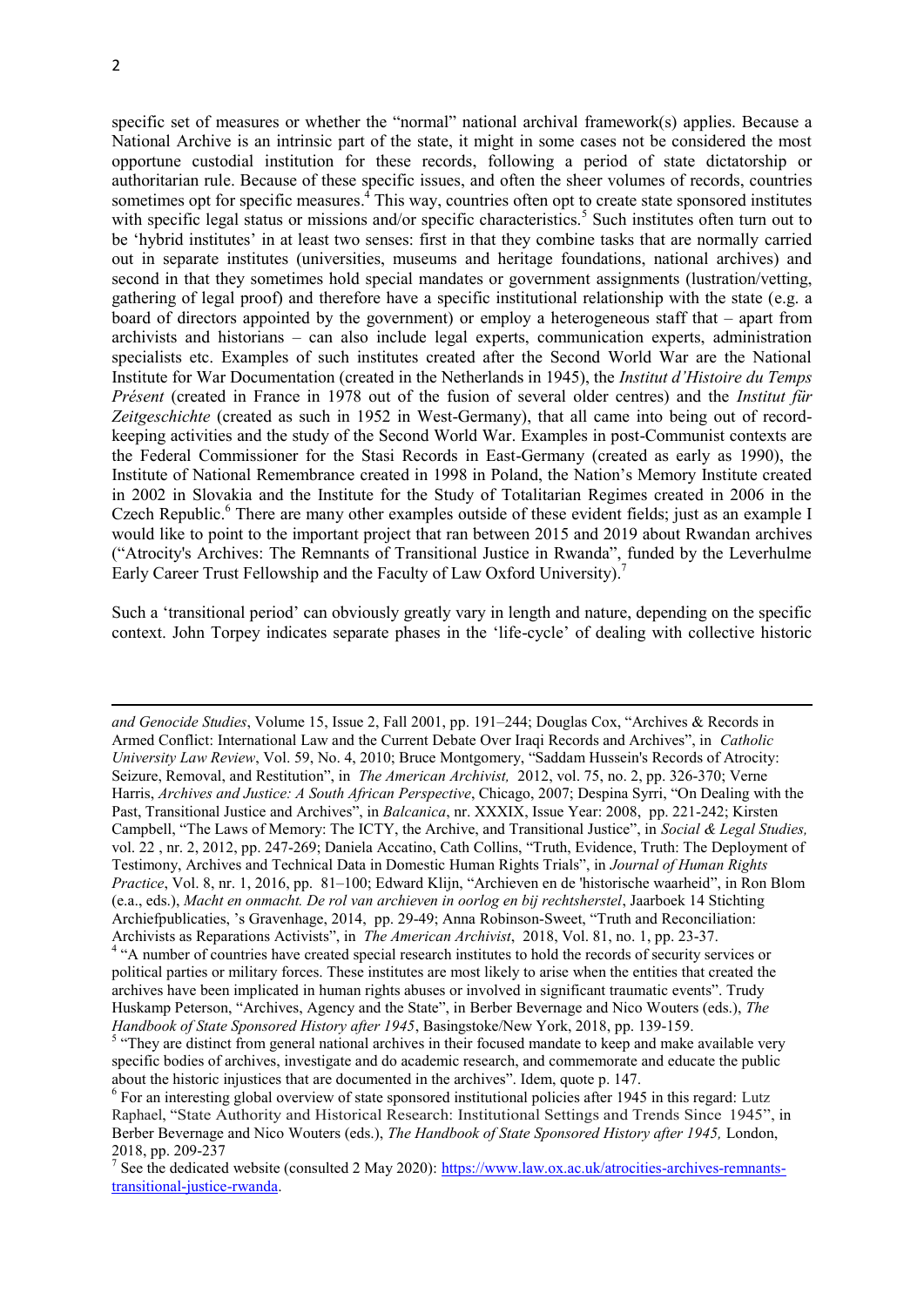**.** 

traumas, in which the phase of "communicative history" is the last.<sup>8</sup> However, although the sequencing of certain steps in transitional justice processes is of the utmost importance with regard to outcome and success, in reality such stages are hard to separate and distinguish. Somewhere during the transition, the active and dynamic public records will gradually become static historical archives and acquire a different legal status. However, this transition from one phase to the other – from active dynamic record-keeping and creation to historic static archives for research or fact-finding purposes is usually never clearly distinguishable. As far as records are concerned, the end of the 'transitional' period and the beginning of the 'historic' period will mostly occur through a protracted period of overlap.<sup>9</sup> Seeking and identifying missing persons and victims for example, or managing the financial restitution for victims, is an administrative process that often stretches over many decades. Even "mere" judicial proceedings can take place decades after the events, as WWII shows for example (as perhaps the most emblematic examples) through the court trials against Klaus Barbie, Paul Touvier and Maurice Papon in the late 1980s and late 1990 - the so-called 'second postwar purge' in France against the backdrop of raised public awareness about the "Vichy syndrome".<sup>10</sup> The global wave of historic expert committees or restitution committees with regard to the persecution of the Jewish people during WWII and the Shoah are another example. After decades of silence and invisibility these victim groups took centre stage, which shows that when global perceptions and paradigms shift decades after the events, waves of new transitional justice initiatives can occur.<sup>11</sup>

Whatever the specific context, at a certain point systematic forms of academic investigations into those traumatic past events will begin, be it through independent (university) research or state sponsored initiatives of which truth or expert commissions are the most evident. Such state sponsored initiatives or other forms of transitional justice processes will in turn also produce different types of archives: court archives, truth and reconciliation committee and research archives, or perhaps survivor testimony archives.<sup>12</sup> The latter are of particular importance: the audiovisual records of witness testimonies sometimes recorded long after the events in specific contexts (academic research, remembrance procedures, victim agency, judicial investigations etc.) create archives whose specific nature pose a particular set of challenges. The specific nature of transitional justice processes – their broadness/inclusive character, their timing, the specific nature of the measures, their enduring effects, their political instrumentalization etc. – will therefore in itself become an integral part of subsequent memory regimes.<sup>13</sup>

# **The social power of archives in holistic transitional justice**

All this meant that the four classic objectives in a holistic approach of transitional justice – how to defend the right to know, the right to justice, the right to reparations and the guarantee of non-

<sup>&</sup>lt;sup>8</sup> Which he defines as " $\ldots$ ) a history oriented toward mutual agreement by the various parties that participate in re-writing historical narratives on the basis of a claim that they are (most) directly affected by the history in question". John Torpey, *Politics and the Past*, NY, 2003, p. 6.

<sup>9</sup> The 'records continuum model' is highly relevant in this regard as well. For practical reasons, I have chosen not to further integrate this within the framework of this paper [\(https://dictionary.archivists.org/entry/records](https://dictionary.archivists.org/entry/records-continuum.html)[continuum.html\)](https://dictionary.archivists.org/entry/records-continuum.html).

<sup>&</sup>lt;sup>10</sup> Richard J. Golsan, "The State, the Courts, and the Lessons of History: An Overview, with Reference to Some Emblematic Cases", in Berber Bevernage and Nico Wouters (eds.), *The Handbook of State Sponsored History after 1945,* London, 2018, pp. 513-535.

<sup>&</sup>lt;sup>1111</sup> Eva-Clarita Pettai, "Historical Expert Commissions and Their Politics", in Berber Bevernage and Nico Wouters (eds.), The Handbook of State Sponsored History after 1945, London, 2018, pp. 687-713.

<sup>&</sup>lt;sup>12</sup> For a very informative report about the archives of Truth Commissions, see: Sandra Rubli and Briony Jones, "Archives for a Peaceful Future", *Essential 1*, 2013,

[http://www.swisspeace.ch/fileadmin/user\\_upload/Media/Publications/Essentials/Essential\\_1\\_2013\\_Juni.pdf](https://mail.uantwerpen.be/owa/redir.aspx?C=pZ3nBCOKfkaMKScLhrmTYEpCGOfjSNIIRKgplAvfqIdpnotfuDWQtNkL1uzJt9hDSM3OnFezYUg.&URL=http%3a%2f%2fwww.swisspeace.ch%2ffileadmin%2fuser_upload%2fMedia%2fPublications%2fEssentials%2fEssential_1_2013_Juni.pdf) -(last consulted online 25 April 2020).

<sup>13</sup> Nico Wouters, "How to approach transitional justice and memory?", in Nico Wouters (ed.), *Transitional Justice and Memory in Europe (1945-2013)*, Intersentia, Antwerp/Cambridge, 2014, pp. 369-412.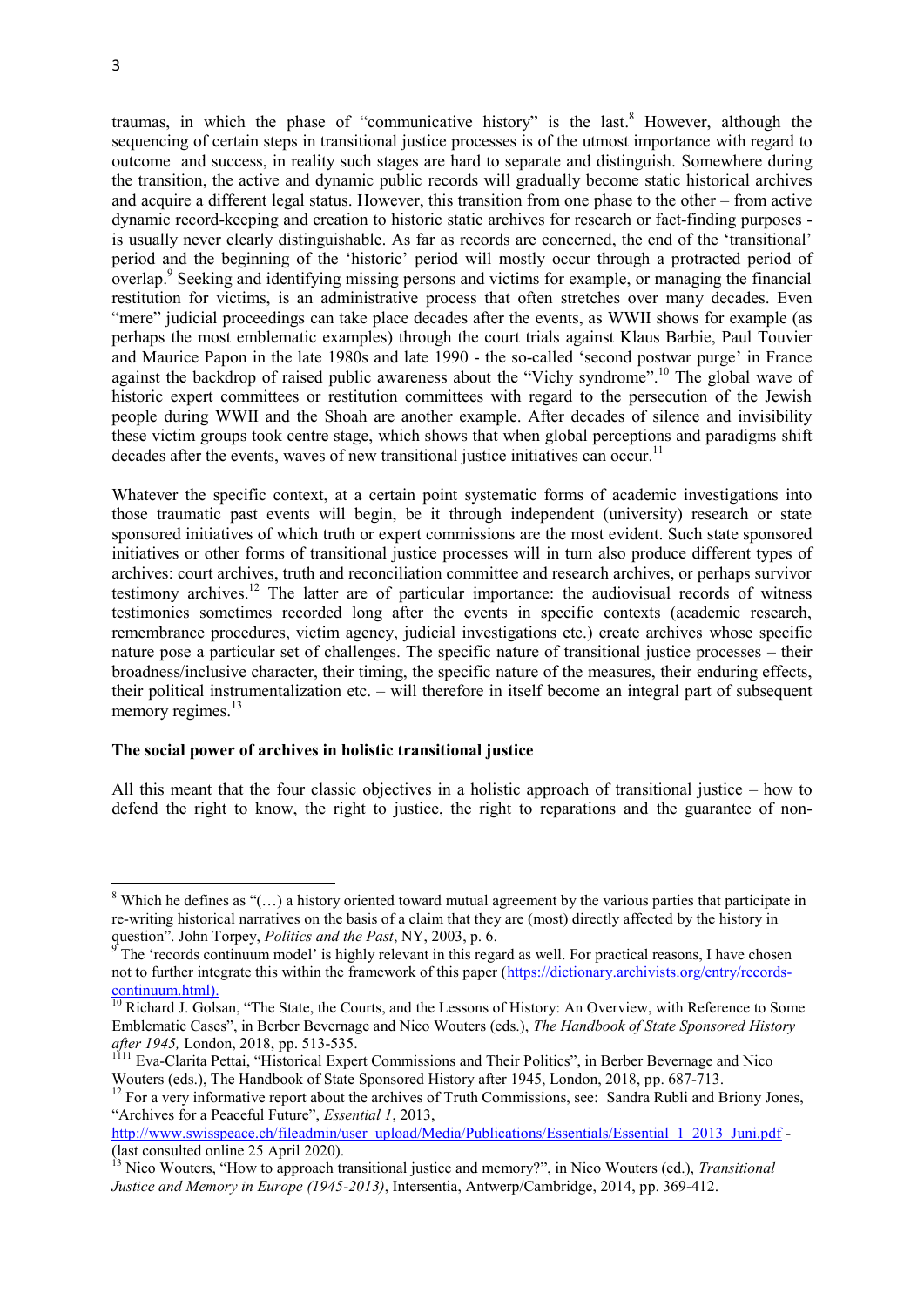recurrence<sup>14</sup> - are in fact always closely intertwined with archives-related issues. Such archival issues and questions are: how do we create public access to the records for the larger public (victims and their relatives), how do we understand and organize the "ownership" of the records, how do archive keeping and historical research support processes of remembrance, reconciliation or peace building.<sup>15</sup> A recent 'guidance note on archives and transitional justice' features a long list of roles archives can play in these processes. As sites of memory, these archival institutes can be sites of power, of societal contestation, of knowledge production, of memory-making, of education (about history, about human rights) and obviously also of academic research. Furthermore, according to this note, they can create opportunities for the inclusion of dissenting opinions, they can be an instrument for the advancement of transitional justice mechanisms (most evidently in trials or other investigations), a (symbolic) institute to pay respect to victims of atrocities (memorials), advocates to support victims and advocates of human rights, and repositories of memories. We are talking about many different processes with their own complexity: schematically, they are accountability and prosecutions, reparation and restitution, vetting and institutional reform, memorialization, education, outreach, and academic research.

Although historians or researchers are often put in a central role (e.g. in truth commissions), I primarily want to underscore the importance of the agency of the archivist or record-keeper.<sup>16</sup> Indeed, the above makes it abundantly clear that information specialists and archivists tasked with handling these records and archives on the longer term hold substantial power when performing their basic tasks, such as creating finding aids, providing access to information, carrying out digitization, appraisal and selection choices. The latter is especially pertinent and I would like to illustrate this with a longer citation of Terry Cook:

"I would assert that a major act of determining historical meaning—perhaps *the* major act occurs not when the historian opens the box, but when the archivist fills the box, and, by implication, through the process of archival appraisal, destroys the other 98 or 99 percent of records that do not get into that or any other archival box. And, further, what of the layers of archival interpretation (….) that highlight, or do not, the complex interrelationships among creators of records, their surrounding organizational cultures, patterns of contemporary record communication and use, and the record-shaping characteristics of information technologies and recording media—all these deeply affecting the meaning of the surviving records<sup>"17</sup>

Although in general terms one could say that appraisal and destruction is much less applied to human rights archives than to other large serial archival collections, the main point is that the social power of archivists making basic choices cannot be underestimated. These archival collections hold real political power in the construction of history and memories, and so do therefore the archival policies.<sup>18</sup> However, by definition the archivist needs to work in a broader professional and civic

<sup>&</sup>lt;sup>14</sup> Four axes of a holistic Transitional Justice approach to historic human rights violations put forward by the 1997 report of UN Special Rapporteur Louis Joinet.

<sup>15</sup> Anna Robinson-Sweet, "Truth and Reconciliation: Archivists as Reparations Activists" in *The American Archivist* 2018, Vol. 81, no. 1, pp. 23-37.

<sup>16</sup> Tom Nesmith, "Toward the Archival Stage in the History of Knowledge", in *Archivaria,* 80, 2015, pp. 119- 145. See also : Marika Cifor, Michelle Caswell, Alda Allina Migoni, Noah Geraci, "What We Do Crosses over to Activism" The Politics and Practice of Community Archives, in *The Public Historian*, Vol. 40, no. 2, 2018, pp. 69-95; Gregory S. Hunter, "The Archival Profession and Society", in *The American Archivist*, 2015, Vol. 78, no. 2, pp. 285-287; Tanya Zanish-Belcher, "Keeping Evidence and Memory: Archives Storytelling in the Twenty-First Century", in *The American Archivist*, 82, no. 1, 2019, pp. 9-23.

<sup>&</sup>lt;sup>17</sup> Terry Cook, "The Archive(s) Is a Foreign Country: Historians, Archivists, and the Changing Archival Landscape, in *The American Archivist*, 74, 2011, pp. 600-632 (citation : p. 613).

<sup>&</sup>lt;sup>18</sup> Stefan Berger, "The role of national archives in constructing national master narratives in Europe", in *Archival Science* 13, 2012, pp. 1-22; Joan M. Schartz and Terry Cook, " Archives, Records, and Power: The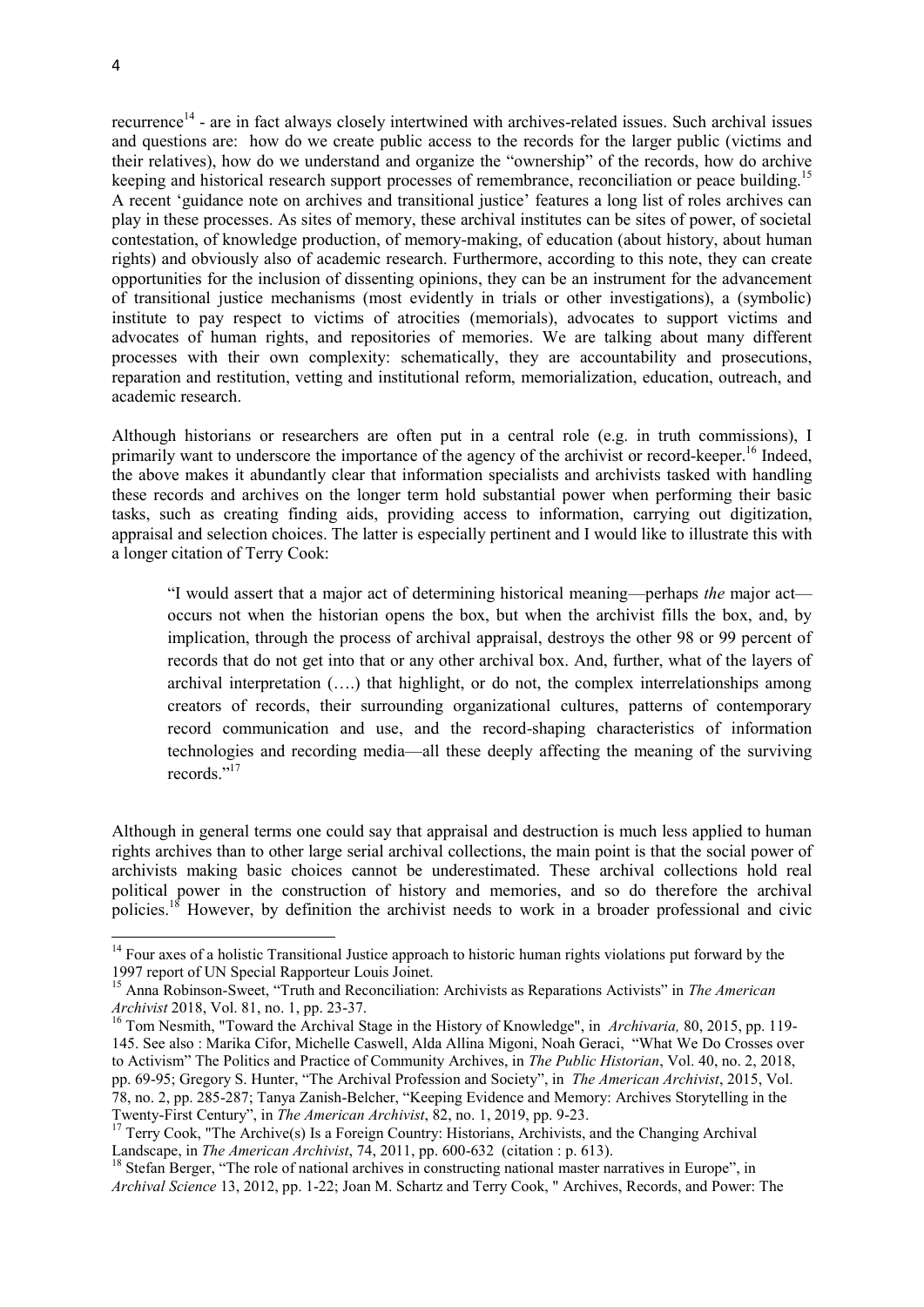5

**.** 

network. The archivist's work cannot be "(…) a contribution to justice and memory, without working hand in hand with others such as political stakeholders, nongovernmental partners and civil society, and citizens".<sup>19</sup> I want to focus on one of those partners and stakeholders, namely historians.

### **2/ History and memory in the age of post-truth**

#### **Post-truth and the challenges to science**

The questions of how to tackle the history of these traumatic historic events are no less complex than those of how to deal with the records. The integration of these periods of war and dictatorship in a new national history, includes supporting new (democratic) political legitimacy, sustaining collective memories and commemoration and healing wounded national identities. Fact-finding endeavours and the quest for historic truth are accentuated when it concerns these historic traumas exactly because the historic interpretation of "truth(s)" inevitably overlaps with responsibility, guilt, moral evaluations, social stability in (local) communities and reconciliation between social groups and international relations. The famous quote by Michael Ignatieff seems to indicate that the overall social 'assignment' of historic research is clear cut, notably to "reduce the number of lies that can be circulated unchallenged in public discourse"<sup>20</sup>. Reality is far more complex however, partly because both the political and ideological abuse of history and the number of lies do not steadily decline when the distance in time to the event grows and the 'facts' progressively come to light. Reality shows that facts – even when available – can be ignored. It also shows that even when some kind of general consensus is established around what constitutes a certain "historic truth", this is delicate and can be fundamentally put into question. It was astounding, for example, to see that during the centenary commemoration of the First World War (2014-2018), the issue of a historic controversy that everyone considered to be almost evidently resolved by a generally accepted academic consensus – concerning the responsibilities in the violence by the German military against Belgian civilians during the invasion of Belgium in August 1914 – was suddenly yet again fundamentally contested by a new book of a German scholar that was supported by one of the leading scholars in this field.<sup>21</sup> But WWII offers many more obvious examples of problematic revisionism, as recent debates around Polish revisionism of domestic Nazi collaboration and Polish responsibilities in the Jewish persecution and the Shoah prove. Arguably, the political and symbolic use (or abuse) of history strengthens after 1989: "The past has never been as relevant for the present as it is in today's post-truth world: (…) many of our political leaders are promising to bring us back to a past that never existed – the Great America of Trump, the Lost Empire of Farage or the French Resistance of Le Pen<sup>".22</sup>

The term 'post-truth' is a buzzword that seems to capture different forms of pressure on traditional scientific knowledge. Although the term predates the Trump era and was already used in different

Making of Modern Memory", in *Archival Science*, 2002 nr. 2, pp. 1-19. See also : Michael Karabinos, "The Role of National Archives in the Creation of National Master Narratives in Southeast Asia", in *Journal of Contemporary Archival Studies*, Volume 2, 2015, art. 4.

<sup>19</sup> Ulrike Lühe, Julia Viebach, Dagmar Hovestädt, Lisa Ott and Benjamin Thorne, *Atrocity's Archives : the Role of Archives in Transitional Justice : guidance note,* p. 8.

See : "Archives and Dealing with the Past" project of Swisspeace [\(http://archivesproject.swisspeace.ch/](http://archivesproject.swisspeace.ch/) (last consulted on 25 April 2020).

<sup>&</sup>lt;sup>20</sup> Michael Ignatieff, *The warrior's honor. Ethnic war and the modern conscience*, New York, 1998 (citation : p. 188).

<sup>&</sup>lt;sup>21</sup> Christoph Brüll & Geneviève Warland, "Débats récents sur l'invasion allemande en Belgique en 1914. À propos d'Ulrich Keller, Schuldfragen", in *Journal of Belgian History*, L, no. 1, 2020, pp. 112-124.

<sup>&</sup>lt;sup>22</sup> C. de Saint-Laurent, I. Brescó de Luna, S.H. Awad and B. Wagoner, "Collective memory and social sciences" in the post-truth era", in *Culture & Psychology* 23 (nr. 2), pp. 147-155 (citation p. 147) (doi: 10.1177/1354067X17695769).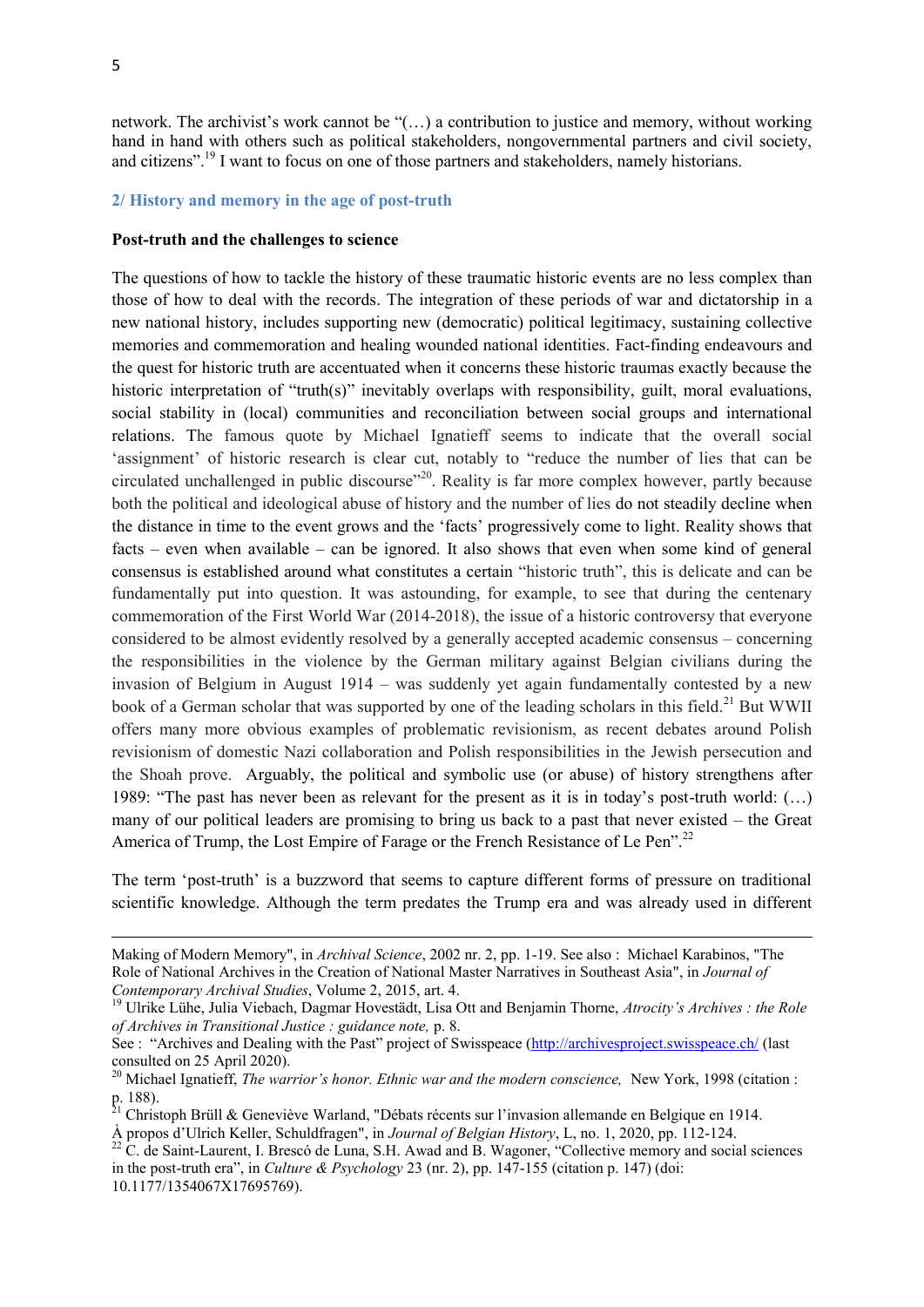meanings in earlier scholarly works, it clearly rose to the fore in academia but even more in public consciousness in 2016 when 'post-truth' was elected as the Oxford English Dictionary's 'Word of the Year'.

The most common and general definition of post-truth is that of "a diminishing role of accurate information in public discourse by politicians or opinion leaders", mostly characterized by four aspects : (1) a public and often vocal disagreement about facts and data, (2) a conscious blurring of lines between opinion and fact, (3) the increased value and weight of personal opinion over objective facts, (4) and the use of alternative sources of information or de-legitimizing traditional and formerly respected academic sources of information. To further fine-tune this, I would like to refer to Marius Gudonis' recent paper about Holocaust denial, in which he distilled several conceptual key characteristics of the term 'post-truth': the use of emotional arguments (particularly anger and resentment), references to personal beliefs and experiences, hyperbole and exaggeration or even blatant caricatures, a clear disregard for facts, references to what one "feels to be true", references to in-group identity, a blurring between fact and opinion, blatant contradictions, unethical rhetorical devices (notably ad hominem arguments), no reference to facts, anti-establishmentism, anti-expert cynicism, lack of trust in institutions, metaphors and irony, xenophobia, and moral or epistemological relativism.<sup>23</sup> It is of particular importance to note that Gudonis adds one essential element to define the current types of 'post-truth' that distinguishes it from older, pre-existing forms of manipulations of the truths, propaganda or outright lying, notably the fact that current types of 'post-truth' are based on a fundamental *indifference* to truth. This means that in contrast to older forms of truth manipulation, the distinction between truth and lies itself is no longer considered as a relevant factor. In current incarnations of post-truth, we are confronted with the rejection of truth as a relevant factor of evaluation or judgement; the absence of the realization that truth holds value.

# **The risks of moralized memories**

 $\overline{a}$ 

This pressure on historical research is exacerbated by our current presentist moralized memory regime, which is spearheaded by WWII memory regimes and in particular the Holocaust, but affects memory cultures more broadly. The idea of a duty of memory was launched in the wake of the dominance of the Holocaust as major memory paradigm.<sup>24</sup> State policies underscored the idea that 'resolving the past through memory work' could serve as a therapy for social trauma<sup>25</sup>. As new actors appeared in the field of history and public memories, national states seemed to be able to answer with pro-active memory and history policies. New heritage paradigms modernized cultural nationalism. States stimulated a 'moral redress' of the past to strengthen their own self-legitimizing identity politics.<sup>26</sup> Synergies emerged between states and cultural NGOs and private companies (commemorative tourism, for example). This post-1995 'duty of memory' thus translated in a set of

<sup>&</sup>lt;sup>23</sup> Marius Gudonis, "How Useful is the Concept of Post-Truth in Analysing Genocide Denial?: Analysis of Online Comments on the Jedwabne Massacre", in *Zoon Politikon,* pp. 141-182 (consulted online on 22 April 2020 : https://pdfs.semanticscholar.org/acec/20628c25f0ca812fc5f5300e5fd08cb6a915.pdf).

<sup>24</sup> Jan Eckel und Claudia Moisel (eds), *Universalisierung des Holocaust? Erinnerungskultur und Geschichtspolitik in internationaler Perspektive*, Göttingen, 2008.

The idea and term of a 'duty of memory' already circulated in a variety of ways and in often loose and different meanings shortly after WWII, mostly in networks of victims and survivors. As a more canonized term, it rose to the fore after the Klaus Barbie trial in France in 1987. For an overview of the history of the term : Olivier Lalieu, 'L'invention du « devoir de mémoire »', in *Vingtième Siècle. Revue d'histoire* 2001/1, no. 69, pp. 83-94. <sup>25</sup> C. Sykes, *A Nation of Victims. The Decay of the American Character*, NY, 1992; F. Furedi, "History as Therapy", in: *Spiked*, no. 5, 2008.

<sup>26</sup> Charles Taylor, "The Politics of Recognition", in A. Gutmann (ed.), *Multiculturalism. Examining the Politics of Recognition*, Princeton, 1994, pp. 25-73.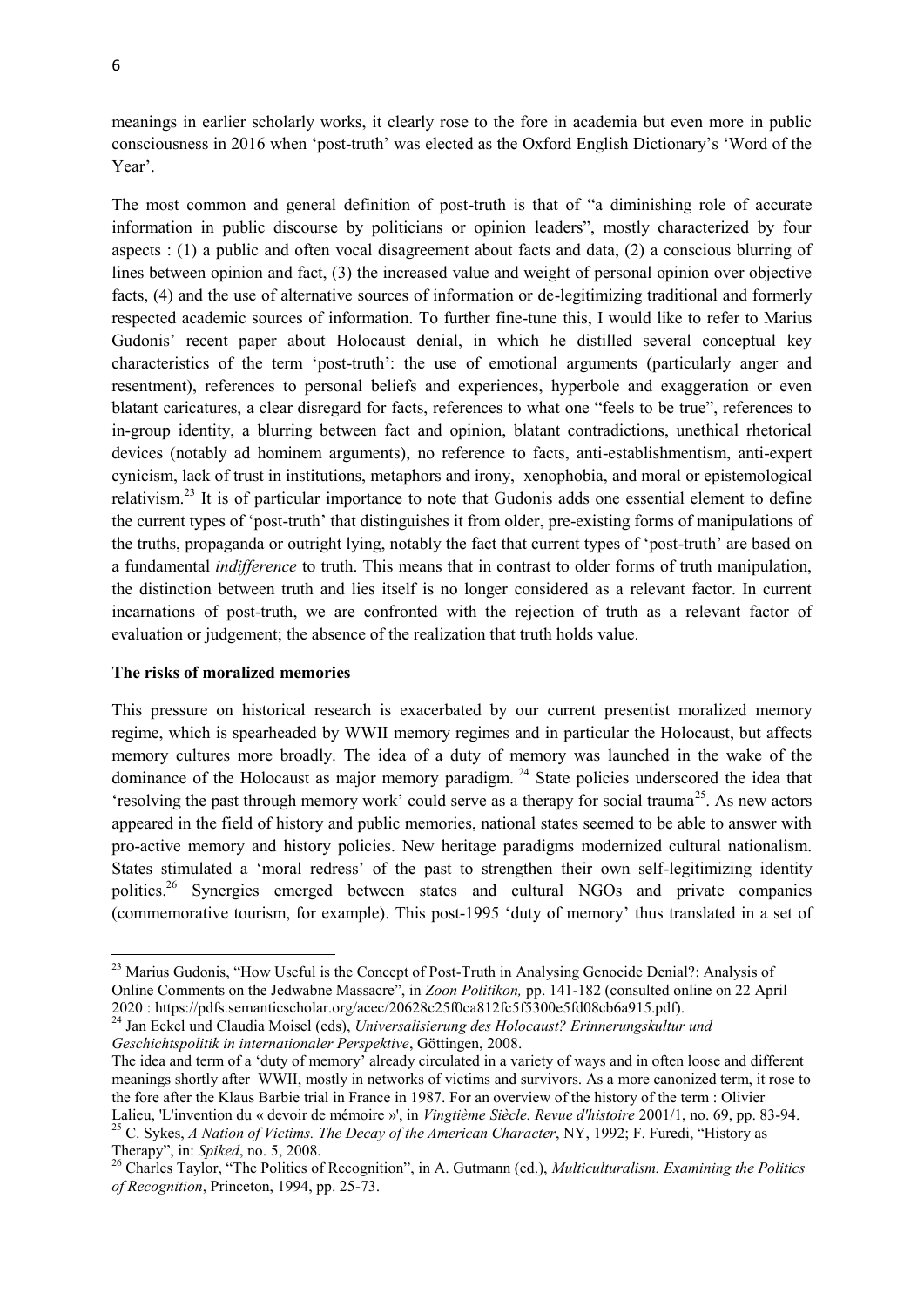dominant political, social and cultural mechanisms that interact with and reinforce each other in a situation where states have recognized that memory policies are part of their core tasks. Absolute moral categories are communicated as 'lessons from the past' to be used for citizen education. This political and moralized approach merged with the era of instant (digital) documentation and online debate, creating a situation where fleeting moments determine our concept of time and history itself. While state sponsored memory policies and victim-centred participative approaches have gained traction and grown more confident these last 30 years on the one hand, one could say the opposite happened in certain strands of historic research when several postmodern 'turns' replaced the traditional certitudes of historical knowledge with existential doubt.

The replacement of history with cultural memory is a characteristic of a fundamentally presentist memory regime (to use the term of François Hartog) in which memory and cultural heritage policies need to permanently make the past "present". This leads to permanent tensions with the fundamentally historicizing approach of historians, but also archivists.<sup>27</sup> In such a presentist memory regime, post-truth creates common challenges for historical research. Although we cannot and should not return to obsolete notions of neo-positivism, a historicizing scholarly approach towards the past should nevertheless regain its confidence and agency to reclaim its place as societal actor. I firmly believe that our present challenges show that normal, rigidly defined forms of collaboration between archivists and historians are insufficient in many cases and that we should think about more structural and better organized forms of collaboration. This is why I believe this diagnosis of a common problem could lead in some contexts to a mobilization effort to create a 'coalition' of historians and archivists. Traditionally, academic researchers turn out to be major players in transitional justice research when activating archives.<sup>28</sup> They too should therefore recognize more strongly that archives hold very real power over memory construction and transitional justice processes. <sup>29</sup> By the way, in my view such a debate almost completely surpasses the age-old, traditional debate about the professional relationship between archivists and historians as core tasks and specific specialisms are not put into question.<sup>30</sup> While everyone can perfectly maintain individual professional roles within such a coalition, it is feasible however to lay a more structured foundation for dialogue, based first on a similar scholarly historicizing approach to the past and its sources, second on a basic respect for the historical organizing principles of archival collections as well as their historical content and context and third on a stronger mutual sense of shared professional identity within society around some main principles and tasks.

<sup>30</sup> George Bolotenko, "Archivists and Historians: Keepers of the Well", in *Archivaria* 1983, nr. 16, pp. 5-25. [\(https://archivaria.ca/index.php/archivaria/article/view/12642\)](https://archivaria.ca/index.php/archivaria/article/view/12642); H. Jenkinson, *A Manual of Archive Administration* (re-issue of 2nd revised edition, London, 1965) p. 125; F. Hul1,"The Archivist Should Not Be A Historian," *Journal of the Sociey6.* No. *5* (April 1980); Thomas T. Spencer, "The Archivist as Historian:

Towards a Broader Definition", in *Archivaria* 17, 1983.

<sup>27</sup> François Hartog, *Regimes of Historicity: Presentism and Experiences of Time*, Columbia University Press 2015.

<sup>&</sup>lt;sup>28</sup> "It has been indicated that the archives of international organisations are often used more frequently by academics for research purposes, rather than by TJ-practitioners or personnel of TJ-mechanisms for practical guidance". Ulrike Lühe, Julia Viebach, Dagmar Hovestädt, Lisa Ott and Benjamin Thorne, *Atrocity's Archives : the Role of Archives in Transitional Justice : guidance note,* p. 5.

<sup>&</sup>lt;sup>29</sup> "Archives can thus be the foundation for understanding process, context and actors, but they can, if used out of context and for a particular agenda, also be misused. In such cases, the past is misrepresented by

disassociating information and records from their archival as well as from their originating context"; and also : "Archives are also a way of bringing the past into the present, and of shaping the future through righting the wrongs of the past". Ulrike Lühe, Julia Viebach, Dagmar Hovestädt, Lisa Ott and Benjamin Thorne, *Atrocity's Archives : the Role of Archives in Transitional Justice : guidance note,* p. 4.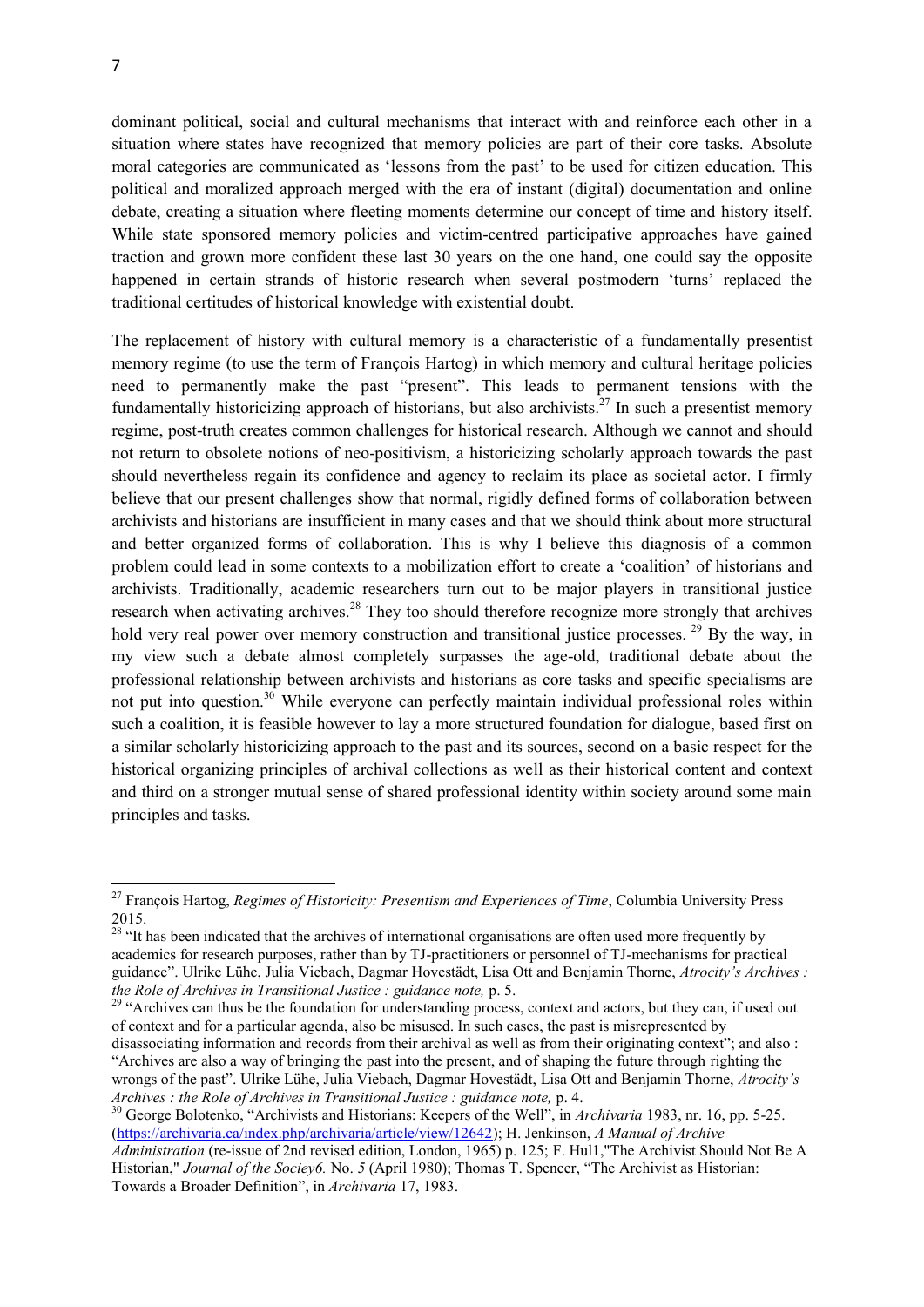Such a coalition of scholars is basically nothing more than an organized and institutionally embedded structured dialogue, but it is necessary because we are currently faced with a rejection of the shared basic values of the scholarly, historicizing approach to the past. It is basically a view shared by Cook's analysis on the historian-archivist 'divide': "Until recently, it has been in the interests of both professions to deny (or at least not interrogate) the subjectivity of archives. Both professions could benefit significantly, therefore, from a renewed partnership centred upon the history of the record to produce better history".<sup>31</sup>

Because each particular national, institutional or professional context will differ, it makes little sense to try and outline a one-size-fits-all model for such an archivist-historian's scholarly dialogue. The professional background and formation of archivists and historians in a specific field can greatly differ, for example depending on the context (in some contexts, the majority of archivists might hold a BA or MA in history, in other contexts the situation might be completely reversed). The institutional and academic culture of research and publishing will also greatly differ.<sup>32</sup> Indeed, the specific institutional or legal assignments and therefore audiences can also greatly vary.<sup>33</sup> So can the organization of the decision-making process of appraisal and destruction of public archives.<sup>34</sup> The level of digitization is also an essential and evident factor of difference: the presence of fully trained digital archivists, or the application of concepts such as 'digital humanities' and 'digital history', will also greatly differ within different fields or depending on specific professional and institutional working contexts.<sup>35</sup> The current "hyper-specialisation" in records- or information management (in domains such as data administration, information resource management, etc.) can be very different: the demarcation line can run through different generations rather than between historians and archivists. In short: situations will greatly differ. A coalition of archivists and historians is therefore always a flexible form of structured dialogue, finding a balance between what is possible and

Landscape", in *The American Archivist*, 74, 2011, pp. 600-632.

historical research".

 $\overline{a}$ 

<sup>&</sup>lt;sup>31</sup> Terry Cook, "The Archive(s) Is a Foreign Country: Historians, Archivists, and the Changing Archival

<sup>&</sup>lt;sup>32</sup> Sometimes archivists have an exclusive assignment to create finding aids while sometimes tasks of accountability, freedom of information, protection of rights, heritage education, and civic community connection with the past can come to the fore. In the latter situation, a scholarly publication culture of more reflective theoretical and/or historic research results might be more appropriate. It is a sensitive subject. Traditionally, objections are sometimes raised against archivists doing historical research themselves: "Traditional beliefs that archivists should not research in their own collections, inadequate training and background, and lack of interest in pursuing such research are other reasons why archivists have not engaged in

Thomas T. Spencer, 'The Archivist as Historian: Towards a Broader Definition', in *Archivaria* 17, 1983. p. 297. There is also an ethical argument here, notably that archivists should not 'take advantage' of archival collections that remain – for the moment – still undisclosed for the larger public. See the International Code of Ethics of the International Council of Archives (https://www.ica.org/sites/default/files/ICA\_1996-09- 06 code%20of%20ethics NL.pdf)(in particular article 8).

<sup>&</sup>lt;sup>33</sup> Thomas T. Spencer, 'The Archivist as Historian: Towards a Broader Definition', in *Archivaria* 17, 1983.

<sup>&</sup>lt;sup>34</sup> The 'triangle process' in the Netherlands of talks between the producer of the archives, the administrative responsible of the records within public administration and the representatives of the national archives for example is explained by Paul Drossens, head of the State Archives in Ghent, in: Paul Drossens, "Het Nederlandse verleden geherwaardeerd. Een nieuwe visie op archiefwaardering bij onze noorderburen", in *Bibliotheek- en archiefgids,* nr. 4, 84, 2008, pp. 28-33.

 $35^{\circ}$ Cook, Terry. "The archive (s) is a foreign country: Historians, archivists, and the changing archival landscape." The American Archivist 74, no. 2 (2011), pp. 600-632 ; Alex H. Poole, "Archival Divides and Foreign Countries? Historians, Archivists, Information-Seeking, and Technology: Retrospect and Prospect", in *The American Archivist*, vol. 78, nr. 2, 2015, pp. 375-433. Richard Kesner, "Automated Information Management: Is There a Role for the Archivist in the Office of the Future?" in *Archivaria* 19 (Winter 1984-85), p. 163. See also Richard J. Cox, "Textbooks, Archival Education and the Archival Profession," in *Public Historian*, 12, 2 (Spring 1990), pp. 73-81.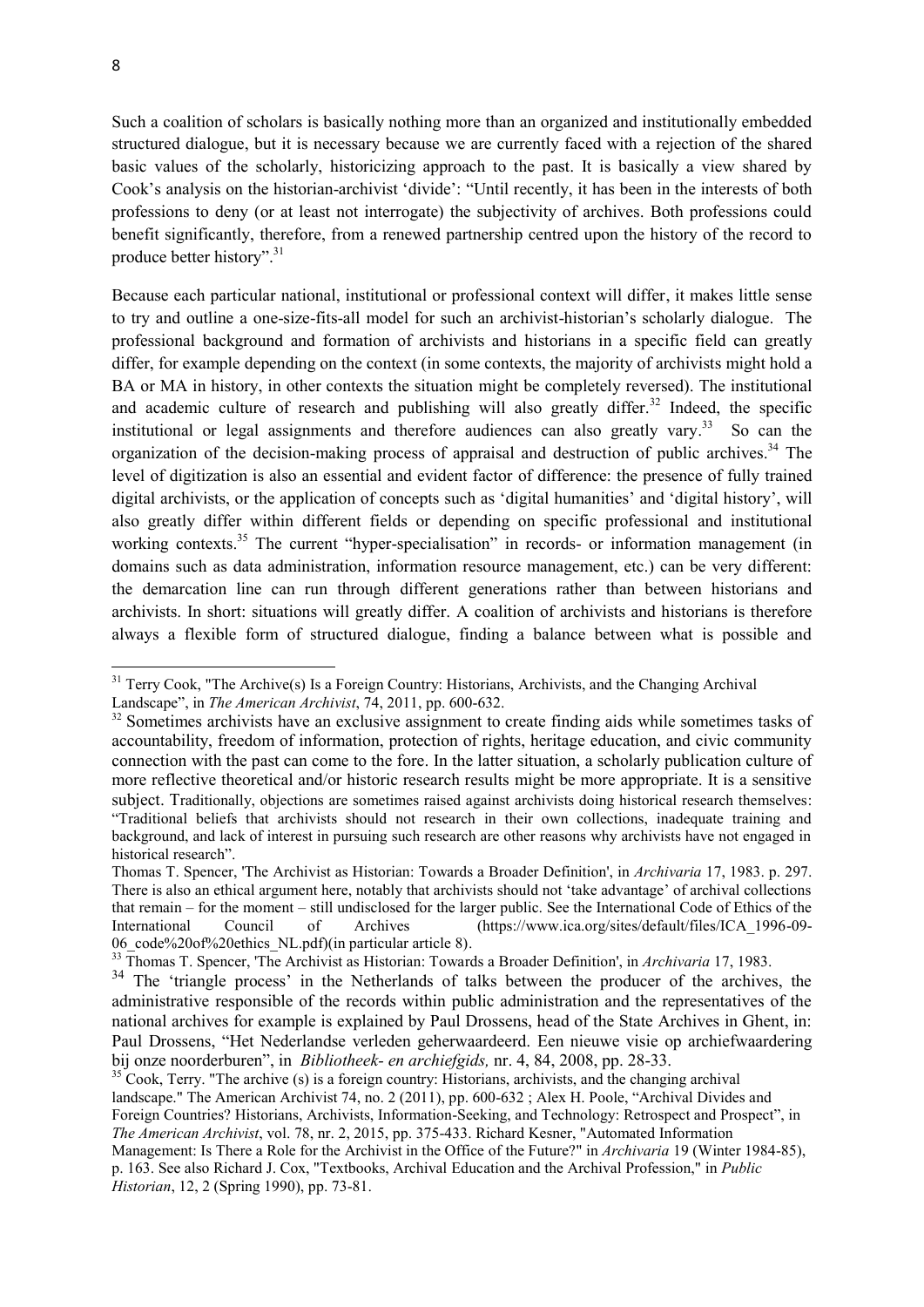necessary. For it to work, it first seems important to certainly create an institutional structure and empowerment, second to invite a variety of people with enough different sets of expertise and third to start from the collections and agree on clear and concrete targets (for example within the framework of a project financing).

Whatever the exact form or nature such a dialogue will take, essential aspects are: (1) the full recognition that in exercising their core tasks for designing record keeping, creating finding aids, appraisal and selection, communication, digitization etc., archivists hold as much social power over memory and historical identity as historians, (2) that – most certainly concerning these difficult periods in history – there is a 'natural' connection of historicizing scholarly approaches between archivists and historians working within a specific field on a particular period, and (3) the conviction that there are common challenges arising from a post-truth memory that threatens this scholarly approach to the past.

### **3/ WWII in Belgium: a case study**

To conclude, I will look at WWII studies in Belgium, 75 years after the end of WWII. Despite the very different ways countries like Belgium, France, West-Germany and the Netherlands dealt with the legacy of WWII, there were commonalities. Even in countries with strong top-down transitional justice processes or a strong central policy of memory, incidents and controversies surfaced that ruptured the assumed dominant memory regime and consensus.<sup>36</sup> In very general terms, one can observe that the generational shift of the 1960s was foreshadowed by 'memory incidents' during the 1950s, just as the shift after 1989-1994 was foreshadowed by developments during the 1980s. In my edited volume on transitional justice and memory in Europe, I indicate some of the relevant factors in explaining why a dominant memory consensus can be ruptured, among others: civil society agency of particular memory communities, generational shifts and increased national political division/instrumentalization. Academic historical research in fact "played a significant yet never essential or determining role" in fundamental ruptures of memories or shifts (while it remains difficult to exactly measure the impact of popular culture such as movies, television, museums, literature, digital media). The exact interaction between national domestic events and large international shifts (the Cold War, the iconic years 1968 and 1989, the global human rights culture) is difficult to measure as well. In most cases, large national controversies around the legacy of WWII were often based on transitional justice policies that were perceived as being unsuccessful (unsatisfactory): scandals around pardoning of war criminals, scandals around the hidden war past of public officials, elite complicity with the dictatorial regime, lack of recognition for victims. Perceived unresolved issues were retroactively used to defend and implement new cultural and moral values. In any case, it is important to note in this regard that even 70-75 years after the end of WWII, access to information can remain difficult as archives can still remain closed (for example the opening in 2015 of WWIIrelated archives in France<sup>37</sup> or the opening of the Vatican Archives of the Pontificate of Pius XII in March 2020,).

With this introductory remark in mind, we can look at the specific case of Belgian WWII history. Both World Wars of the  $20<sup>th</sup>$  century are prime examples of the records-generating capacity of wars

 $36$  This is based on : Nico Wouters, "How to approach transitional justice and memory?", in Nico Wouters (ed.), *Transitional Justice and Memory in Europe (1945-2013)*, Intersentia, Antwerp/Cambridge, 2014, pp. 369-412. <sup>37</sup> "Ouverture d'archives sur la Seconde Guerre mondiale", in *Vingtième Siècle. Revue d'histoire* 2016/2 , no. 130, pp. 163-168.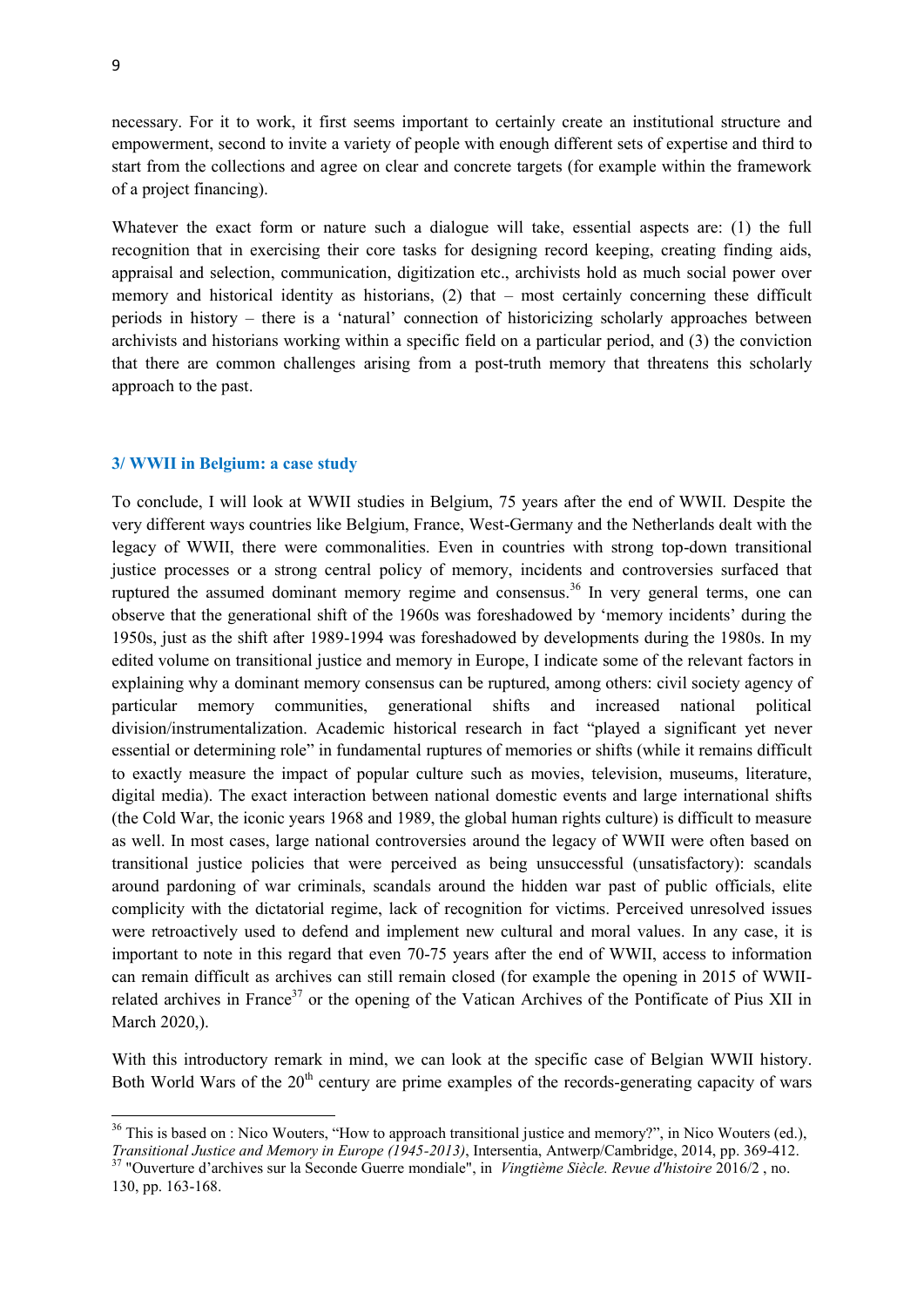**.** 

and occupation. These 'total wars' created more interventionist state and military administrations, often leading to a mass-production of records and archives. Specifically for Belgium, WWII and postwar transitional justice and governance created a mass of occupation archives.<sup>38</sup> The archives of occupation administrations remained integrated in administrations while assets of abolished collaboration administrations – including their archives – were put under state sequester.<sup>39</sup> The Belgian state also created and expanded new state services to manage reconstruction and compensate for war damages, to punish and sanction collaborators and war criminals, to search for missing persons, to compensate war victims and recognize resistance fighters.<sup>40</sup> According to a calculation of Pierre-Alain Tallier, director of the Brussels department of the State Archives of Belgium, the archives directly related to WWII and its immediate aftermath represent 11% of the total volume of almost ten centuries of archives preserved in the State Archives. Taking only the contemporary collections into account (1795-2010), WWII-archives amount to  $13%$  of the total.<sup>41</sup> Three exceptionally large archival collections are also in part responsible for this high number: the archives of the military courts responsible for postwar purges, the archives of the 'war victims' administration (including amongst others forced labour and resistance during the war, and repatriation, restitution and search for missing persons after the war) and the archives of the institutions responsible for compensating 'war damages'. 42

However, WWII historiography did not immediately follow in Belgium.<sup>43</sup> The first period (between 1945 and 1969) is that of the 'absent state, the absent archivists and the absent historians'. The Belgian state proved unable or unwilling to launch an active history and archives policy (no 'national institute' for research or archival collection was created until 1967). Contemporary history was not an organized academic field at universities and academic historians consciously steered away from the domain of WWII historiography. <sup>44</sup> Another factor was the absence of a national archival law in Belgium, which was only voted in 1955. The first decades after 1945, the State Archives of Belgium gave priority to (pre-)modern archives. Transfer to the state archives of WWII-related archives happened rather ad hoc, mostly in smaller fragments and often very late. This changed between 1969- 1995 (the 'golden era' of WWII-historiography). Indeed, a national state sponsored centre for the study of WWII (later CegeSoma) was created. The largest archival collections remained fragmented but Belgium now at least had a central collection point for private archives pertaining to WWII, while

<sup>40</sup> Patrick Nefors, *Inventaris van het archief van de Dienst voor de Oorlogsslachtoffers,* Brussels, 1997. See also: Maurice-Pierre Herremans, *Personnes déplacées (rapatriés, disparus, réfugiés),* Marie-Julienne, 1948. <sup>41</sup> *Les Archives de l'État en 2018. Faits et chiffres*, Bruxelles, AGR, 2019, p. 4.

<sup>&</sup>lt;sup>38</sup> For an overview of available archival collections : Dirk Martin, «La Seconde Guerre mondiale», in Patricia Van den Eeckhout & Guy Vanthemsche, (eds.), *Sources pour l'étude de la Belgique contemporaine, 19<sup>e</sup> -21<sup>e</sup> siècle*, Bruxelles, Commission royale d'Histoire, 2017, pp. 803-822.

<sup>&</sup>lt;sup>39</sup> On the 5 May 1945 law and its implementation: Luc Vandeweyer, "Oorlogsinstellingen liquideren. De vereffeningsadministratie na September 1944 en de archiefvorming. Een verkennend onderzoek", in Michel Van der Eycken en Erik Houtman (eds.), *Lach : liber amicorum Coppens Herman*, Brussel, 2007, pp. 451-481. See also: Ibidem, 'De archieven van het ministerie van Financiën', in: Pierre-Alain Tallier (ed.), *In de nasleep van de Tweede Wereldoorlog. Beschikbare bronnen en stand van het onderzoek,* Brussel, 2011, pp. 57-75.

As quoted in: Pierre-Alain Tallier, «Les archives des dommages de guerre aux biens privés, un ensemble atypique en matière d'archives concernant la Deuxième Guerre mondiale et la sortie de guerre ? », in Nico Wouters (ed.),*75 years of Second World War history in Belgium, Journal of Belgian History*, XLIX, 2019, 2-3, pp. 119-132.

 $42$  Pierre-Alain Tallier, Les archives des dommages de guerre aux biens privés.

<sup>&</sup>lt;sup>43</sup> Unless specified otherwise, this overview is based on my article : 'The Second World War in Belgium: 75 years of history (1944-2019)'*, Journal of Belgian History*, XLIX, 2019,nr. 2-3, pp. 12-82.

 $44$  Other academics had less qualms about this by the way, and so the first big researches about WWII were published by legal experts, economists, and sociologists.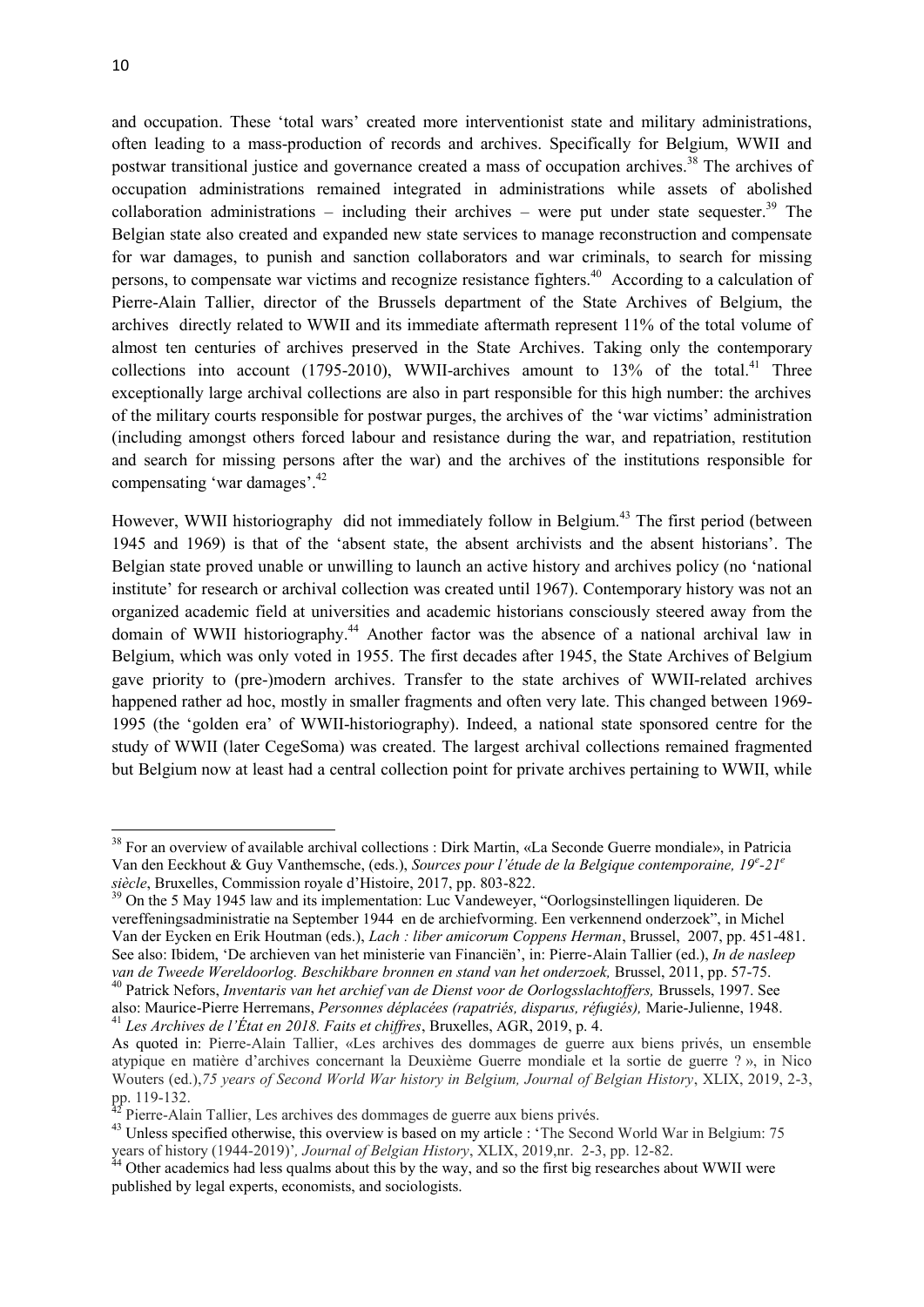several archival collections within the State Archives were now transferred to this new institute.<sup>45</sup> WWII studies were launched as an academic field and involvement of the Belgian universities lead to a peak between 1991 and 1997. Contemporary history matured at universities and there was a generational shift. The enormous success of several TV-series in the 1980s and 1990s made WWII a 'hot topic' for young early career academics in the 1980s. The years between 1991 and 1997 saw the culmination of the 'authoritative expert-historian'. During these years, a strong national community of historians matured with a sense of identity and a confident interpretation of their societal mission. Somewhat in contrast to this, many of the important archival collections remained fragmented and closed (or even 'hidden').

After 1995 (the commemorative year where the world celebrated 50 years since the end of WWII) Belgium saw stronger and accelerated politics of memory and cultural heritage policies. This included active policies by the newly created regional governments (Flemish and Francophone). The 'human rights paradigm' definitively replaced the obsolete national-patriotic prism of interpreting WWII. The U-turn was especially marked in Flanders, the Dutch speaking part of Belgium. The political rise of the xenophobic far right party *Vlaams Blok* instigated a period where the traditional defensive stance towards Flemish national collaboration during WWII rapidly eroded. This coincided with the international rise of the Holocaust or Shoah as the dominant theme. 'Memory' (and the duty of memory) became a policy term and WWII basically became one big didactic project, with the goal to distil practical instruments for civic education. Abovementioned global evolutions impacted Belgium as well.

This meant the inevitable decline of the 'gatekeeper-historian': the expert whose authoritative voice had earlier played such an essential role of arbitration. Other cultural, commercial and political actors became more dominant 'gatekeepers' of the past. This was a welcome democratization of knowledge access and production but did create a somewhat existential crisis among the historians of WWII. How did they stay 'relevant'? Ironically, this existential crisis coincided with the moment that some of the large archival WWII-collections were finally, belatedly, transferred to the State Archives of Belgium.<sup>46</sup> Examples of some of the largest collections were the archives of the military courts (punishment of collaboration), the archives of the state department of War Victims (deportees, political prisoners, civil resistance fighters, victims) and the state department of War Damages.

The two major characteristics of Belgium's dealing with the legacy of WWII is the complete lack of any national memory consensus and the disconnection between fundamental research and archival disclosure. During the first decades, ground-breaking scholarly research preceded fundamental archival disclosure - quite a peculiar situation. The fundamental pioneering work was based on the available (smaller) parts of different archives, or on alternative sources (of 'private' provenance) or fragments of undisclosed archives. Pioneering historians were forced to do an archivist's job, but did so from the professional logic of historians and with research objectives. For decades the acquisition policy of the national centre for the study and documentation of WWII for example (that started to work in 1969) was determined by the research logic of historians who wanted to get research out, not so much by an archival acquisition logic.

<sup>&</sup>lt;sup>45</sup> Dirk Martin, "Het Studie- en Documentatiecentrum Oorlog en hedendaagse Maatschappij", in Gita Deneckere en Bruno De Wever (ed.), *Geschiedenis maken. Liber amicorum Herman Balthazar*, Gent, 2003, pp. 211-226.

<sup>46</sup> Pierre-Alain Tallier, 'Les archives des dommages de guerre aux biens privés, un ensemble atypique en matière d'archives concernant la Deuxième Guerre mondiale et la sortie de guerre ?', in: Nico Wouters (ed.),*75 years of Second World War history in Belgium, Journal of Belgian History*, XLIX, 2019, 2-3, pp. 119-132.

See also : Pierre-Alain Tallier (ed.), *In de nasleep van de Tweede Wereldoorlog. Beschikbare bronnen en stand van het onderzoek,* Brussel, 2011.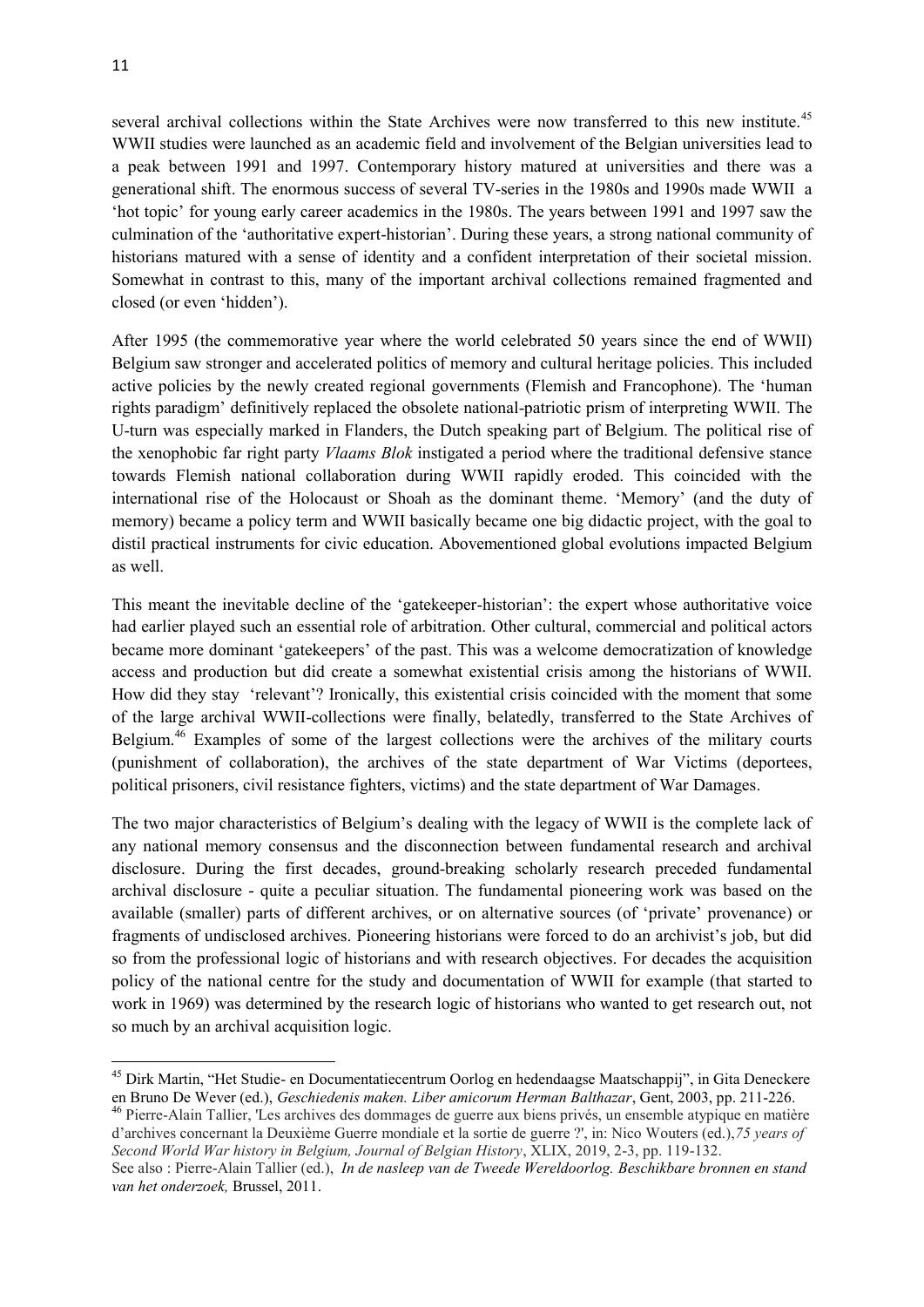The advantage was the creation of a strong historical research community that had (to a certain extent) a knowledge and understanding of existing archival collections, but the disadvantage was probably the continued fragmentation of archives and the fact that scholarly research itself even started to mirror the situation of archival fragmentation in Belgium. In concrete terms, there often was no clear continuity in research development based on the disclosure of large and important archival collections. Research was based on (parts of) archives that were unavailable for other researchers; research was launched and then dried out, only to be picked up again much later in another context. Despite the high quality and the importance of this pioneering work, WWII historiography was built on a fragmented foundation.

This situation was further exacerbated in the completely different context after 1995. While large archival collections were transferred to the State Archives after the 2000s, the national centre for the study and documentation of WWII (renamed Study and Documentation Centre for War and Contemporary Society – CegeSoma – in 1997) which was originally created as an 'autonomous department' within the State Archives of Belgium, further strengthened its identity and position as a research centre, collaborating and competing with Belgian universities. For several reasons, the Belgian State Archives and CegeSoma as a national research and archival centre grew further apart during the 2000s rather than developing some kind of structural collaboration. In hindsight, we probably lost essential time in terms of mutual agenda-setting of archival disclosure, research, digital humanities and public history. As the result of all of these factors, 75 years after the end of WWII in 2019-2020 the largest WWII archival collections in Belgium remain relatively underexplored for systematic historic research. This case shows therefore, that even 75 years after an event and even in a period as over-researched as WWII, a mature historical field can still have large gaps, shaky foundations, and perhaps problematic results.

In January 2016, the CegeSoma was integrated in the State Archives of Belgium as an 'operational directorate', maintaining its core mission. This means that as of 2016, a centre that forms an integral part of the National Archives of the country has fundamental historic research as one of its core missions. From an international point of view, this is probably a relatively unique situation. While some might consider this situation an 'anomaly' that should be rectified over time – as a research centre has by definition no place in a National Archive –it creates a solid basis for reflection about the issues in this paper for the moment: the potential synergies between historic research and archival policies, in our current timeframe.

During the commemorative years 2019-2020 (75 years of liberation of Belgium and the end of WWII) the abovementioned tension between 'history' and 'memory' became visible. They reflect the characteristics of the current memory regime around WWII in Belgium. Some of these characteristics are, summarized:

First, the (a) tacit assumption that we know everything about WWII and that we need to confirm and reinforce canonized messages (often perceived as didactic messages and therefore 'lessons') through cultural memory construction (such as commemorations), peace education etc. and not disrupt these lessons (e.g. through new research),

(b) second that history needs to be presented in recognizable fashion to larger audiences, that is to say we need to avoid ambiguous and morally confusing stories, but rather stress carefully selected stories of ordinary people as heroes and villains that present examples of recognizable categories with which people can identify today (and interestingly, stories and testimonies from a later date will also adapt themselves to the expectations of these master narratives)